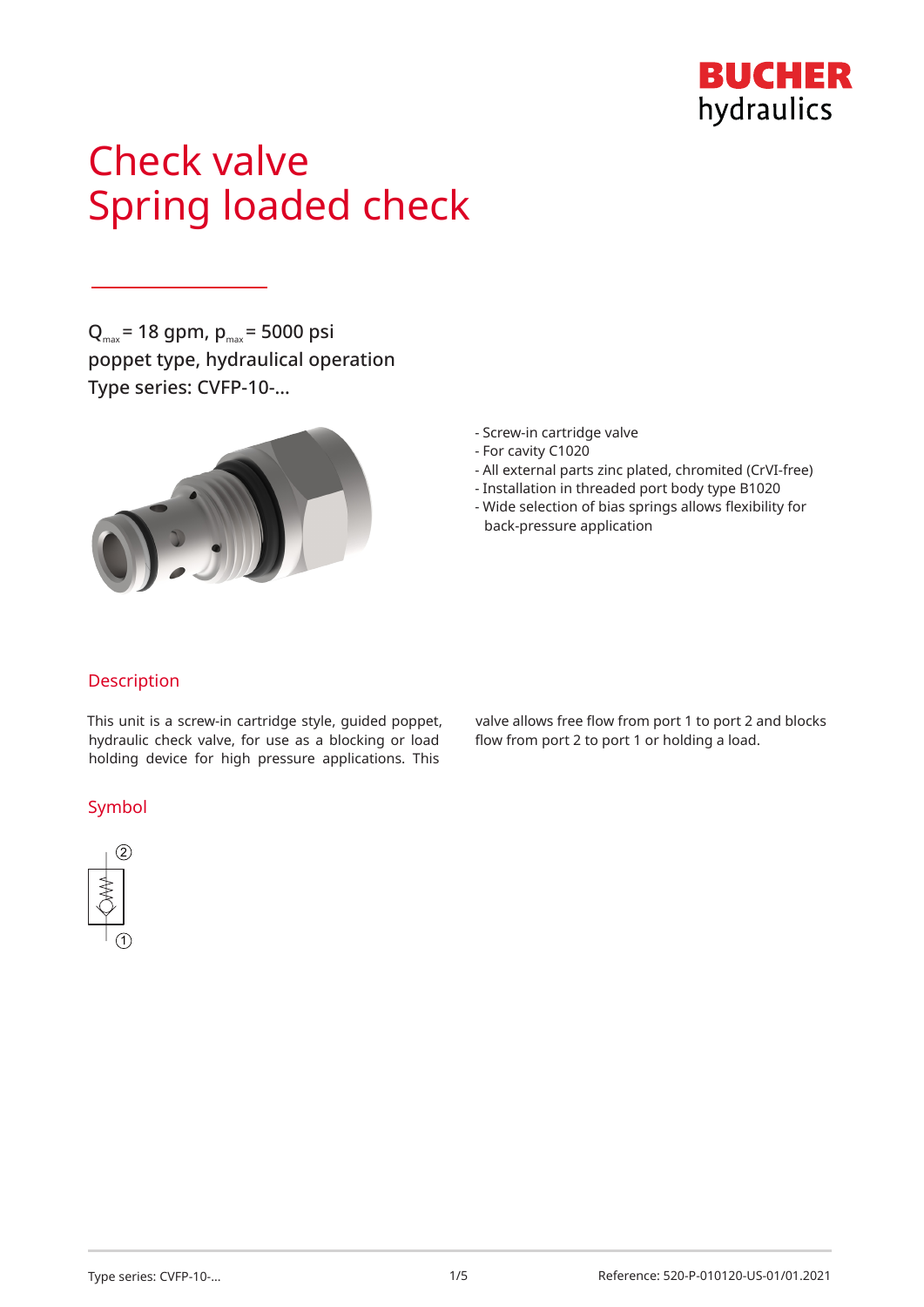

## Technical data

| <b>General Characteristics</b> | Description, value, unit                              |
|--------------------------------|-------------------------------------------------------|
| Function group                 | Check valve                                           |
| Function                       | Spring loaded check                                   |
| Design                         | Screw-in cartridge valve                              |
| Controls                       | hydraulical operation                                 |
| Characteristic                 | poppet type                                           |
| Construction size              | SAE 10 / nominal size 8                               |
| Thread size                    | 7/8-14 UNF-2A                                         |
| Mounting attitude              | unrestricted                                          |
| Weight                         | $0.25$ lb                                             |
| Cavity acc. factory standard   | For cavity C1020                                      |
| Tightening torque steel        | 57.5 $ft·lb$                                          |
| Tightening torque aluminium    | $37.5$ ft $\cdot$ lb                                  |
| Tightening torque tolerance    | ± 5%                                                  |
| Minimum ambient temperature    | $-22 °F$                                              |
| Maximum ambient temperature    | $+248 °F$                                             |
| Surface protection             | All external parts zinc plated, chromited (CrVI-free) |
| Available seal types           | several seal types available, see ordering code       |
| Seal kit order number          | NBR: SKN-1021 / SKV-1021                              |

| <b>Hydraulic Characteristics</b>                                              | <b>Description, value, unit</b>                                                     |
|-------------------------------------------------------------------------------|-------------------------------------------------------------------------------------|
| Maximum operating pressure                                                    | 5000 psi                                                                            |
| Maximum flow rate                                                             | $18$ qpm                                                                            |
| Flow direction                                                                | see symbol                                                                          |
| Hydraulic fluid                                                               | All general purpose hydraulic fluids such as MIL-H-5606, SAE-<br>#10, SAE-#20, etc. |
| Minimum fluid temperature                                                     | $-13 °F$                                                                            |
| Maximum fluid temperature                                                     | $+176$ °F                                                                           |
| Viscosity range                                                               | 10  500 mm <sup>2</sup> /s (cSt)                                                    |
| Recommended viscosity range                                                   | 15  250 mm <sup>2</sup> /s (cSt)                                                    |
| Minimum fluid cleanliness (cleanlineless class according to ISO<br>4406:1999) | class 18/16/13                                                                      |
| Internal leakage flow rate                                                    | 5 drops/min maximum at 5000 psi                                                     |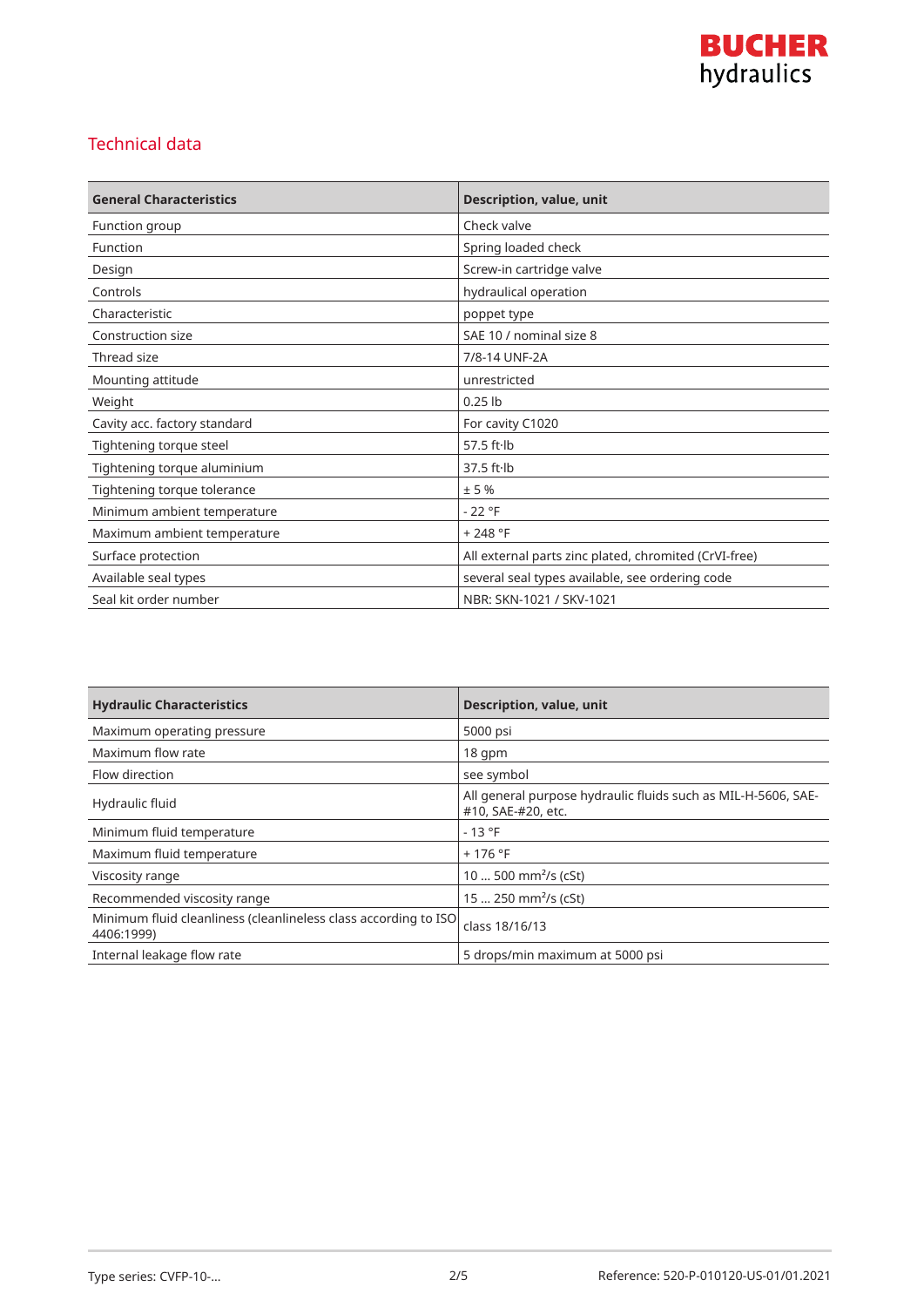

## Performance graphs

measured with oil viscosity 28.5 mm²/s (cSt)

 $Δp = f (Q)$  Pressure drop-flow rate characteristic  $Δp [psi (bar)]$ 

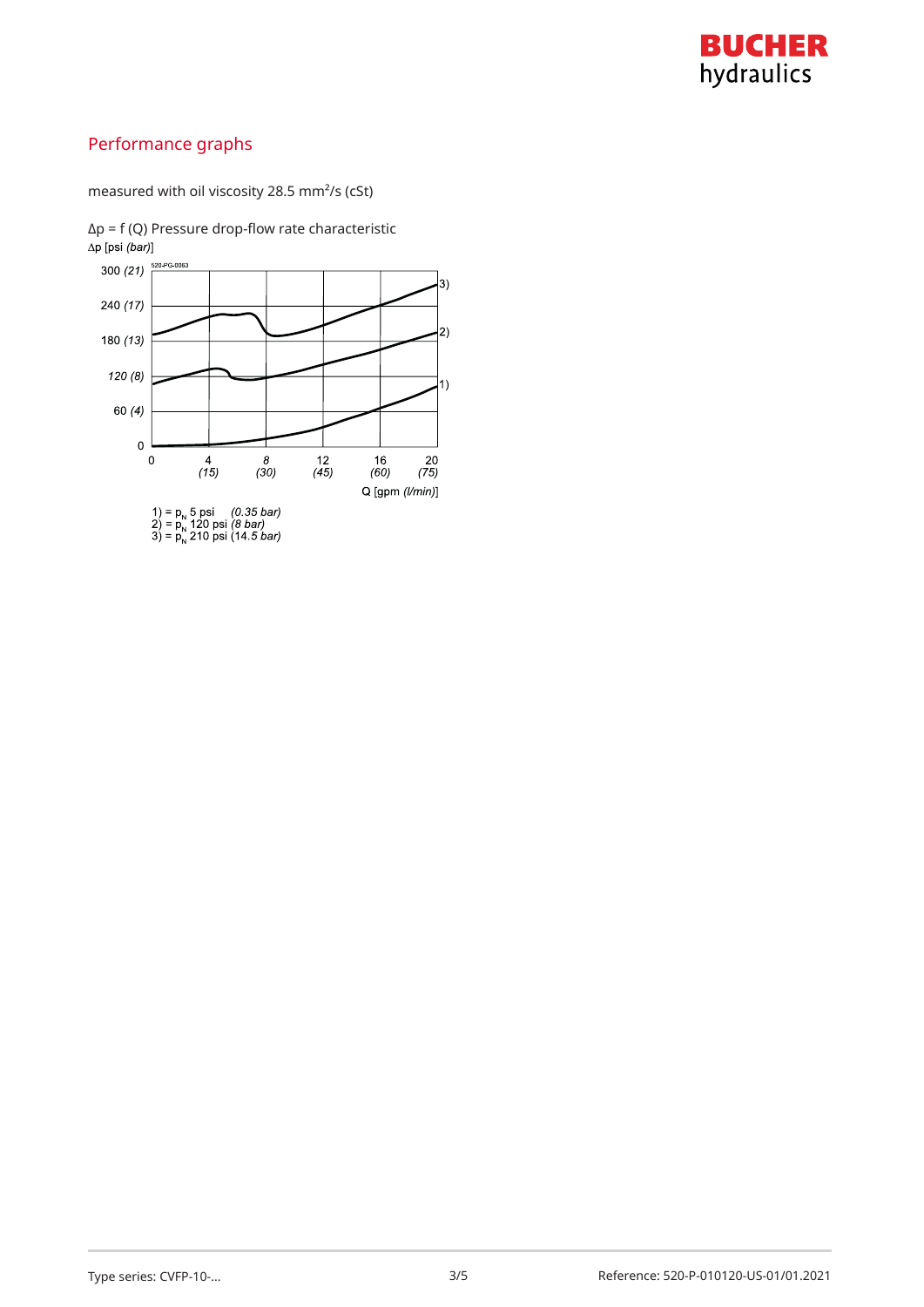

## Dimensions and sectional view

**Beispiel für die Masseinheit: Example for the dimensional units:** *C*( $-0.031$  inch  $(0.79) = 0.79$  mm millimeter



## Installation information



#### **ATTENTION!**

Only qualified personnel with mechanical skills may carry out any maintenance work. Generally, the only work that should ever be undertaken is to check, and possibly replace, the seals. When changing seals, oil or grease the new seals thoroughly before fitting them.



#### **NOTE!**

The seals are not available individually. The seal kit order number can be found in the chapter "Technical data".



#### **NOTE!**

1) When fitting the screw-in cartridge valve, use the specified tightening torque. The value can be found in the chapter "Technical data".